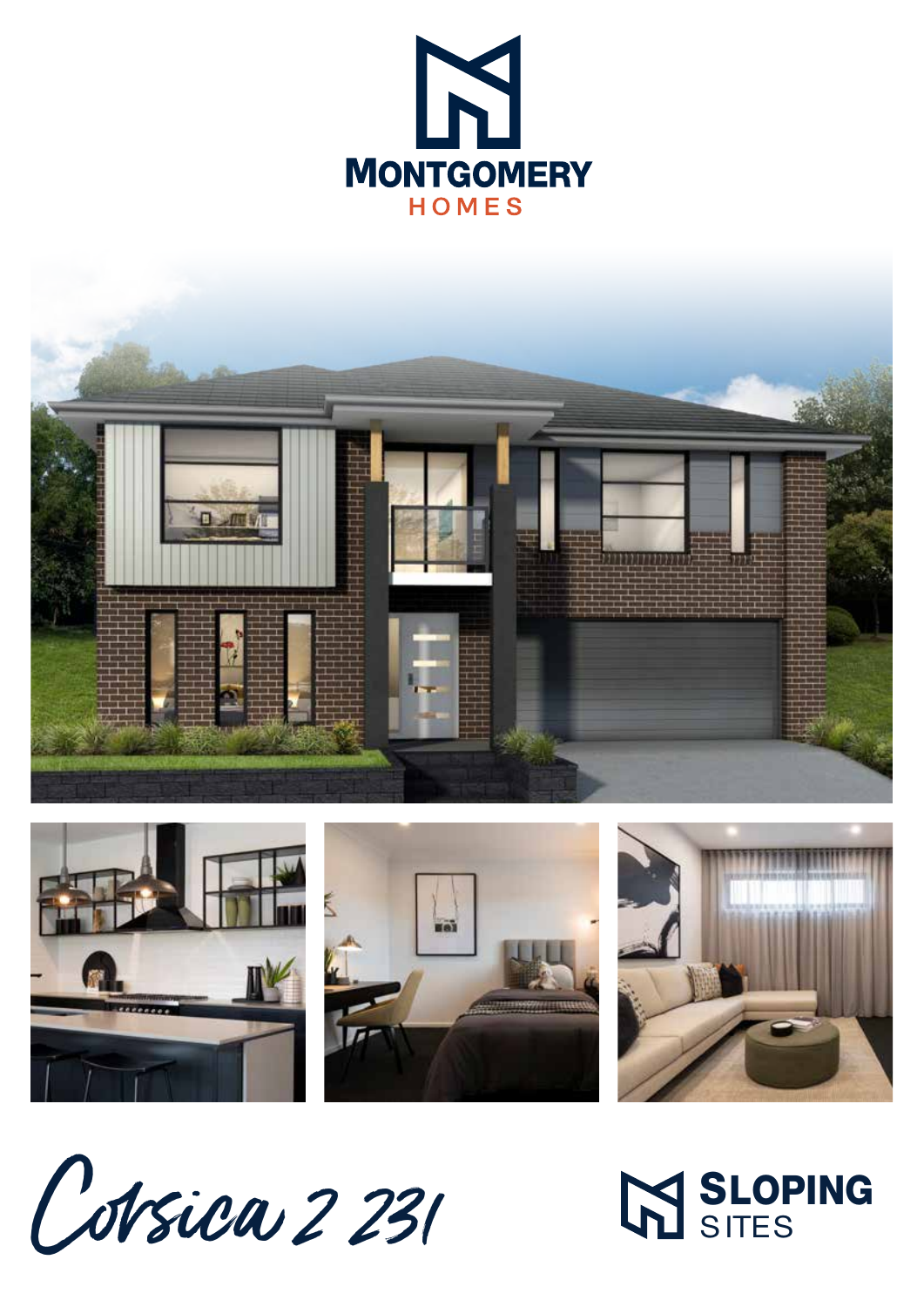## SLOPING **SITES**



Our sloping site specialist techniques have been applied to our Corsica range to develop a stylish home design that caresses the natural curve of your steep, uphill sloping site. The Corsica is a full split-level home design that provides multiple living areas which makes it perfect for big families who appreciate space to retreat







as well as spend time together.



Corsica 2 231

Our renowned split-level technique can result in flatter driveways, more manageable retaining walls, and will drastically improve your street appeal.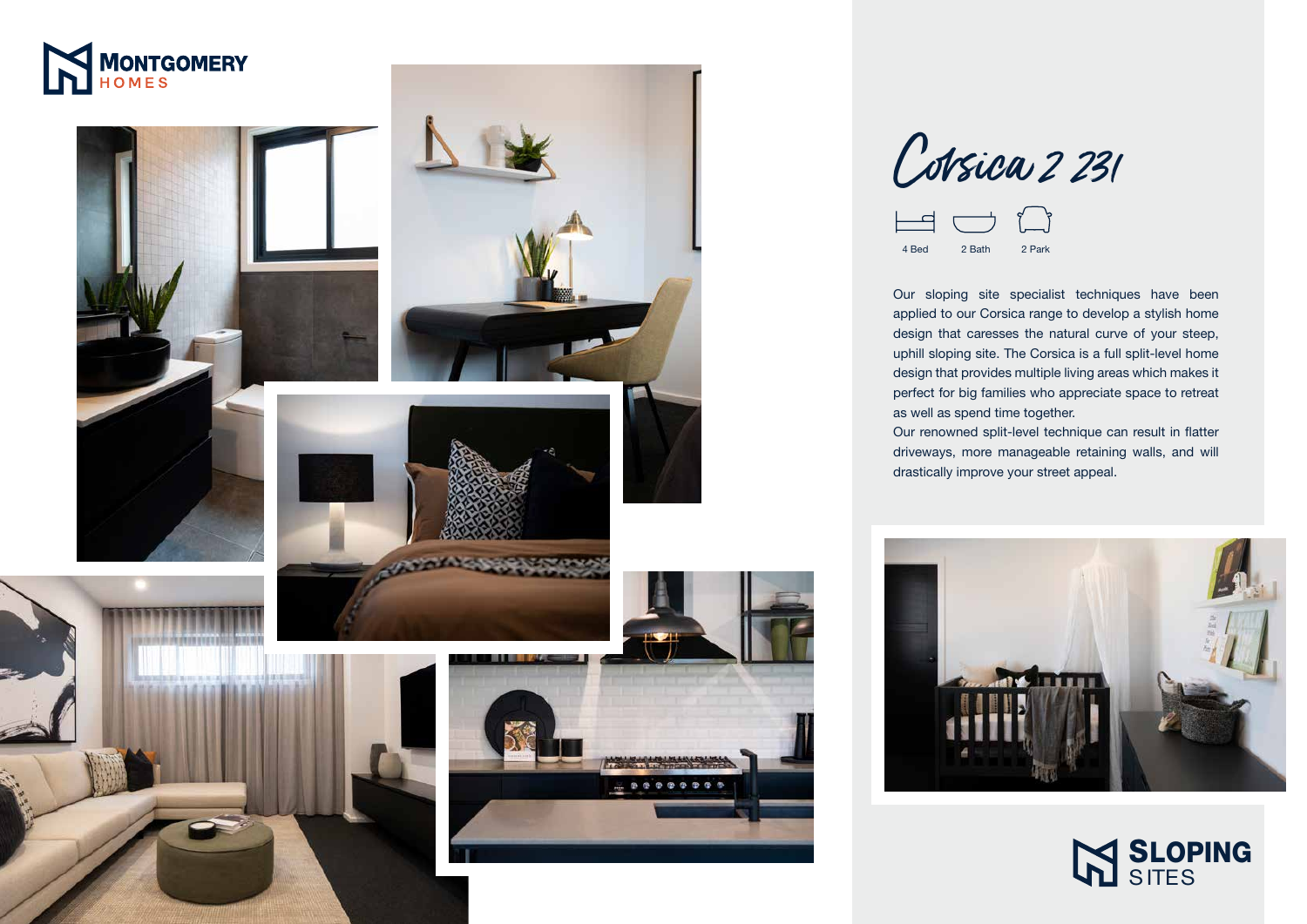

Our specially designed homes for sloping sites feature many benefits:

- $\blacktriangleright$  Abundant natural light and air-flow
- $\checkmark$  Separate living areas on different levels
- $\vee$  Preserve natural drainage
- $\checkmark$  Enhance outlooks and views
- Unique and architectural looking design
- 
- $\checkmark$  Less excavation  $\swarrow$  A flatter driveway
	-
- $\vee$  Designed to follow slope of land



Scale: 1:100. Floor plan depicts Metro facade.

- 
- 
- $\sqrt{\phantom{a}}$  Maximise space

Make yourself at home in the Corsica 2 231. Spread across two levels, this split level design benefits from generous proportions throughout and includes four spacious bedrooms and two bathrooms. With three separate living areas, the upper level embraces the family space by creating a contemporary and functional open plan kitchen, living area and alfresco — plus, a generous home theatre conveniently to the side of the family area and separate IT nook. The seclusion of the fourth bedroom and rumpus room to the lower level allows privacy for guests or a quiet space to rest and relax amidst the upper level flurry.

### Option 1

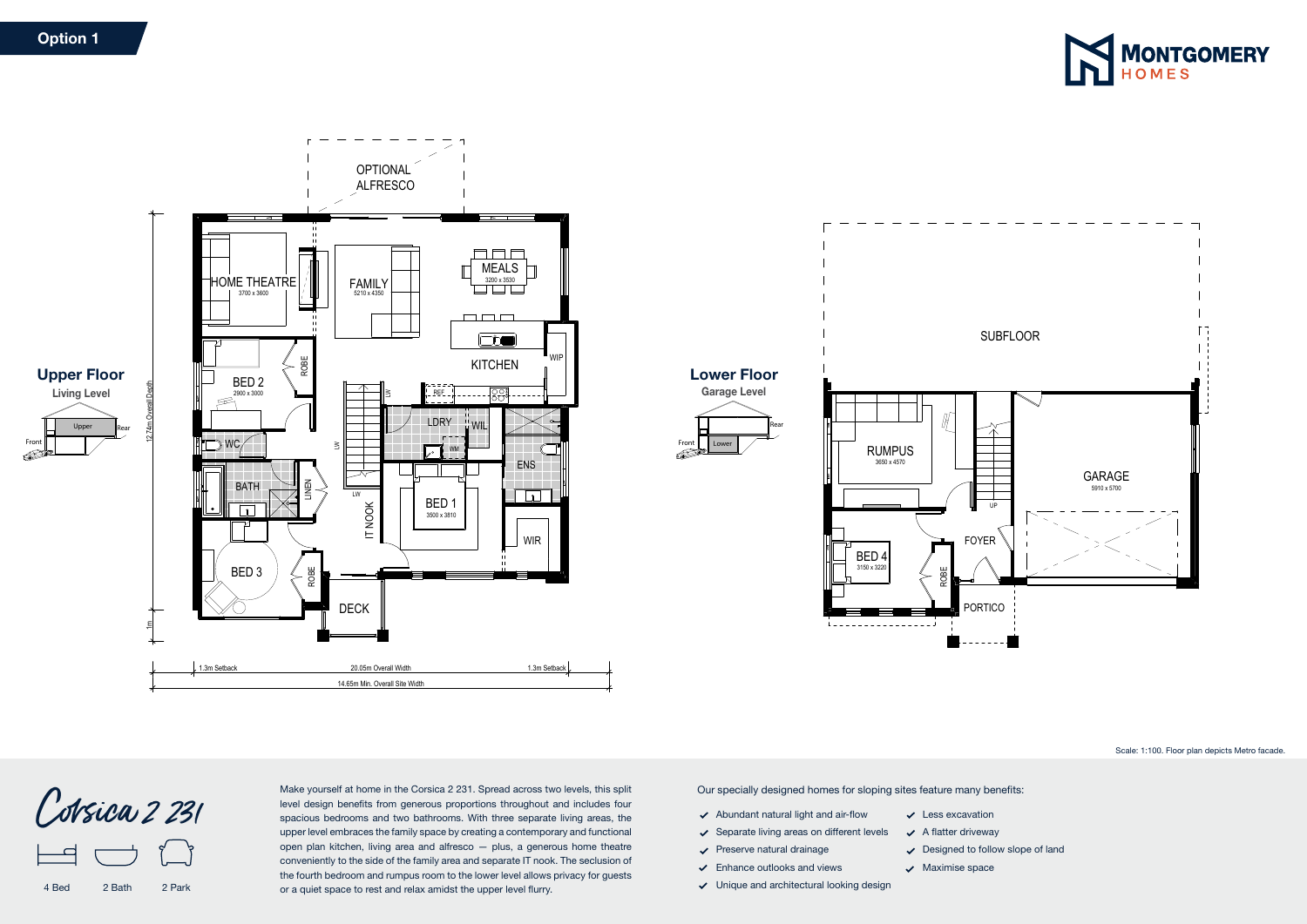Our specially designed homes for sloping sites feature many benefits:

- $\blacktriangleright$  Abundant natural light and air-flow
- $\checkmark$  Separate living areas on different levels
- $\vee$  Preserve natural drainage
- $\checkmark$  Enhance outlooks and views
- Unique and architectural looking design
- $\sqrt{\phantom{a}}$  Maximise space

Scale: 1:100. Floor plan depicts Metro facade.

- $\checkmark$  Less excavation
- $\swarrow$  A flatter driveway
- $\vee$  Designed to follow slope of land
	-



4 Bed 2 Bath 2 Park



This alternate floorplan features four spacious bedrooms and two bathrooms, with an additional ensuite and kitchenette to the lower level bedroom. This creates a self-contained, separate living space for regular guests. The upper level embraces the family space by creating a contemporary and functional open plan kitchen, living area and alfresco — plus, a separate activity area which flows seamlessly to the front deck.